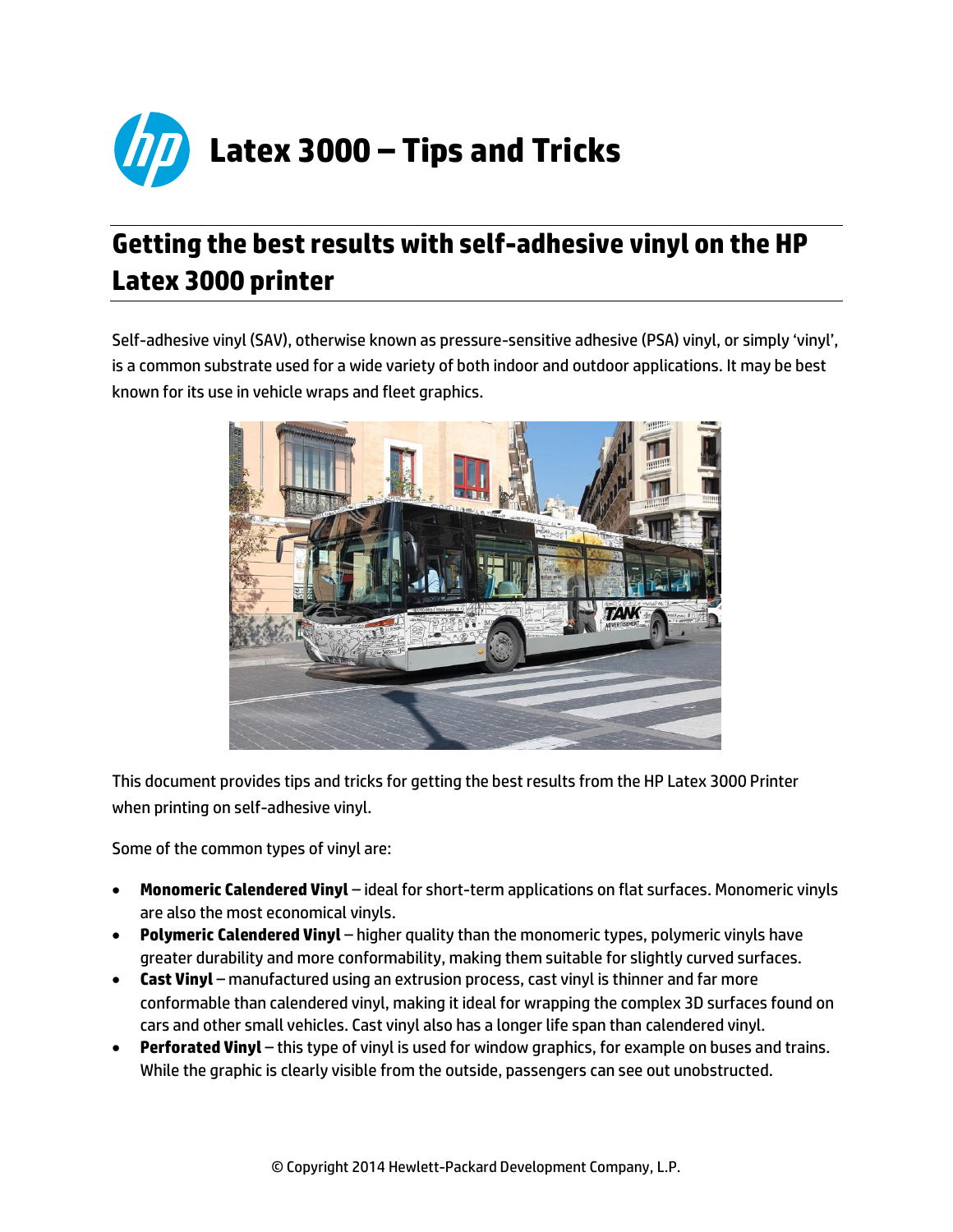**Static Cling** - vinyl film that sticks / clings to smooth gloss surfaces such as glass, smooth plastic and shiny metal surfaces without any adhesive and can be removed without leaving behind any residue.

Vinyl will often be laminated with a clear film overlaminate before application, especially when the application is expected to last for many months or years, which is often the case for vehicle graphics. Short term applications may be done unlaminated, due to time and cost pressure, and where durability requirements are lower.

### **NOT covered by this document**

For PVC banners please refer to the separate document "Getting the best results with PVC banners on the HP Latex 3000".

### **HP Media Solutions Locator**

Visit the HP Media Solutions Locator (**[www.hp.com/go/mediasolutionslocator](file://cov-fp02/Copywriting/Ad%20hoc%20Copywriting/HP/Production/Newsletters/November/PLTW%20-%20Normal%20-%20Getting%20best%20results%20on%20PVC%20Banner/www.hp.com/go/mediasolutionslocator)**) to access a database of media presets and ICC profiles available for the HP Latex 3000. Use the HP database to check for media resources before printing on a new substrate, or to discover new media possibilities for the HP Latex 3000. The HP Media Solutions Locator is continually updated with new entries, so be sure to check it regularly.

Information about type, grade and regional availability is provided for each media reference. In addition, note the *classification* level:

- **HP**  Original HP media have been designed as an integrated system with Original HP inks and HP printers for optimized performance.
- **ColorPRO** these media have been engineered with ColorPRO Technology to deliver color excellence in digital printing. For more information, refer to **[www.hp.com/united](http://www.hp.com/united-states/consumer/colorpro/learn/large-format.html)[states/consumer/colorpro/learn/large-format](http://www.hp.com/united-states/consumer/colorpro/learn/large-format.html)**
- **Certified** certified compatibility with specified HP Latex printers and inks. Certified media testing is based on key areas such as print quality, printer-media interaction, and image processing and handling.

Many other profiles are available in the Media Locator. Those media without a specific classification level have passed basic tests on printer compatibility and print quality but are not certified by HP.

**Note:** When using media presets and/or ICC profiles from the HP Media Solutions Locator, always check the quality and throughput they deliver before printing final jobs. You can then adjust to your specific requirements and preferences, if necessary.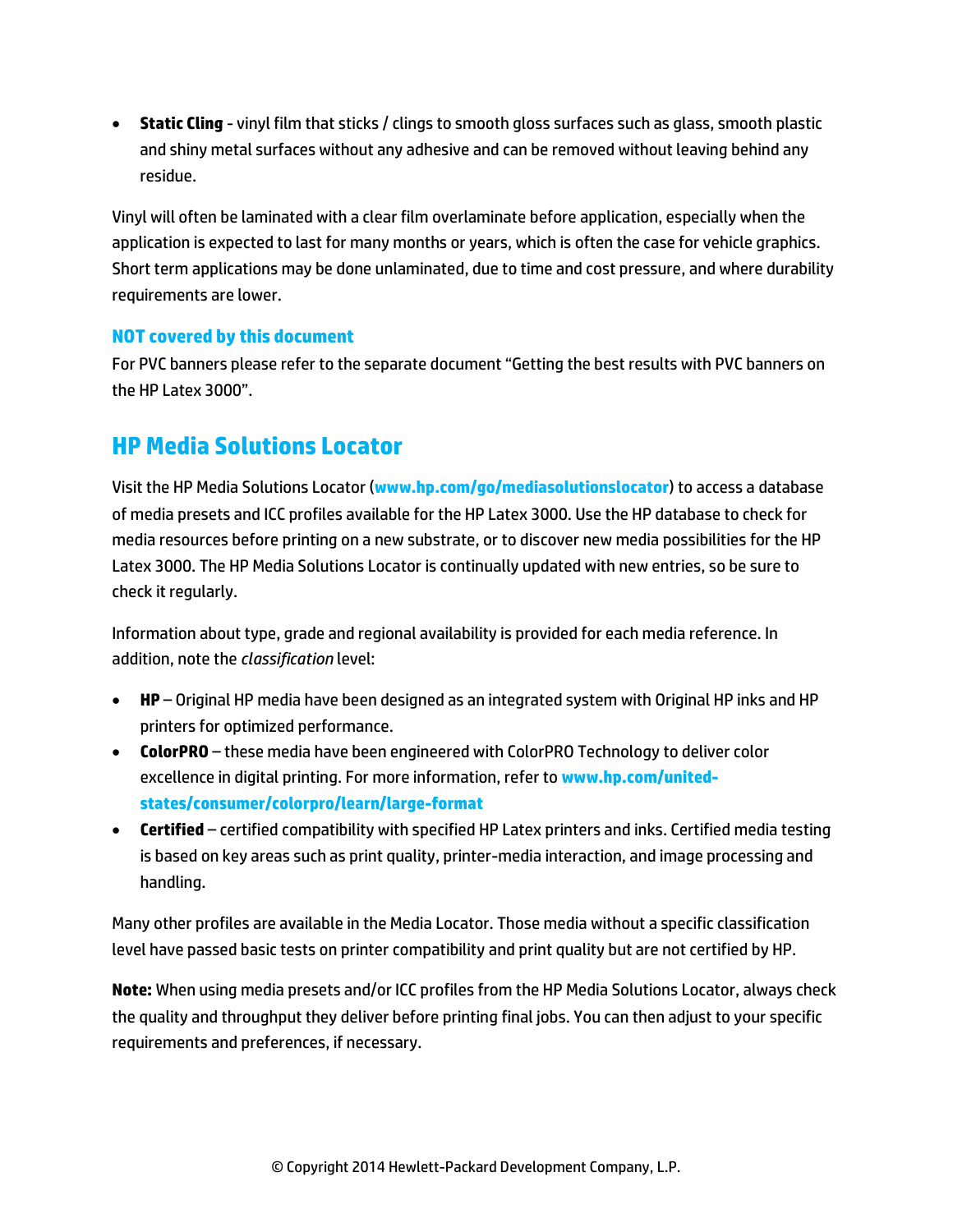## **Roll weights supported**

The majority of SAV rolls are 1.6 m (63 in) wide or less. Although wider rolls can be found, they are quite rare due to the physical difficulty in applying larger widths to walls and vehicles.

In dual roll configuration, the maximum roll sizes and weights that can be loaded onto the HP Latex 3000 are:

- Maximum roll width: 2 x 1.6 m (63 in)
- Maximum roll weight: 2 x 70 kg (2 x 155 lbs)
- Maximum roll diameter: 30 cm (12 in)

Maximum roll length will depend on the width and grammage of the substrate. As a guide, the maximum roll size that can be printed in dual roll configuration are:

- Two rolls of SAV, each 150 m (450 ft) long by 1.6 m (63 in) wide
- Two rolls of SAV, each 200 m (650 ft) long by 1.4 m (54 in) wide

In single roll configuration, the maximum roll weight is 160 kg (350 lbs).Always check the roll weight to ensure that the spindles, dual roll center support, and printer are not overloaded, as this can cause image quality defects and may damage the printer.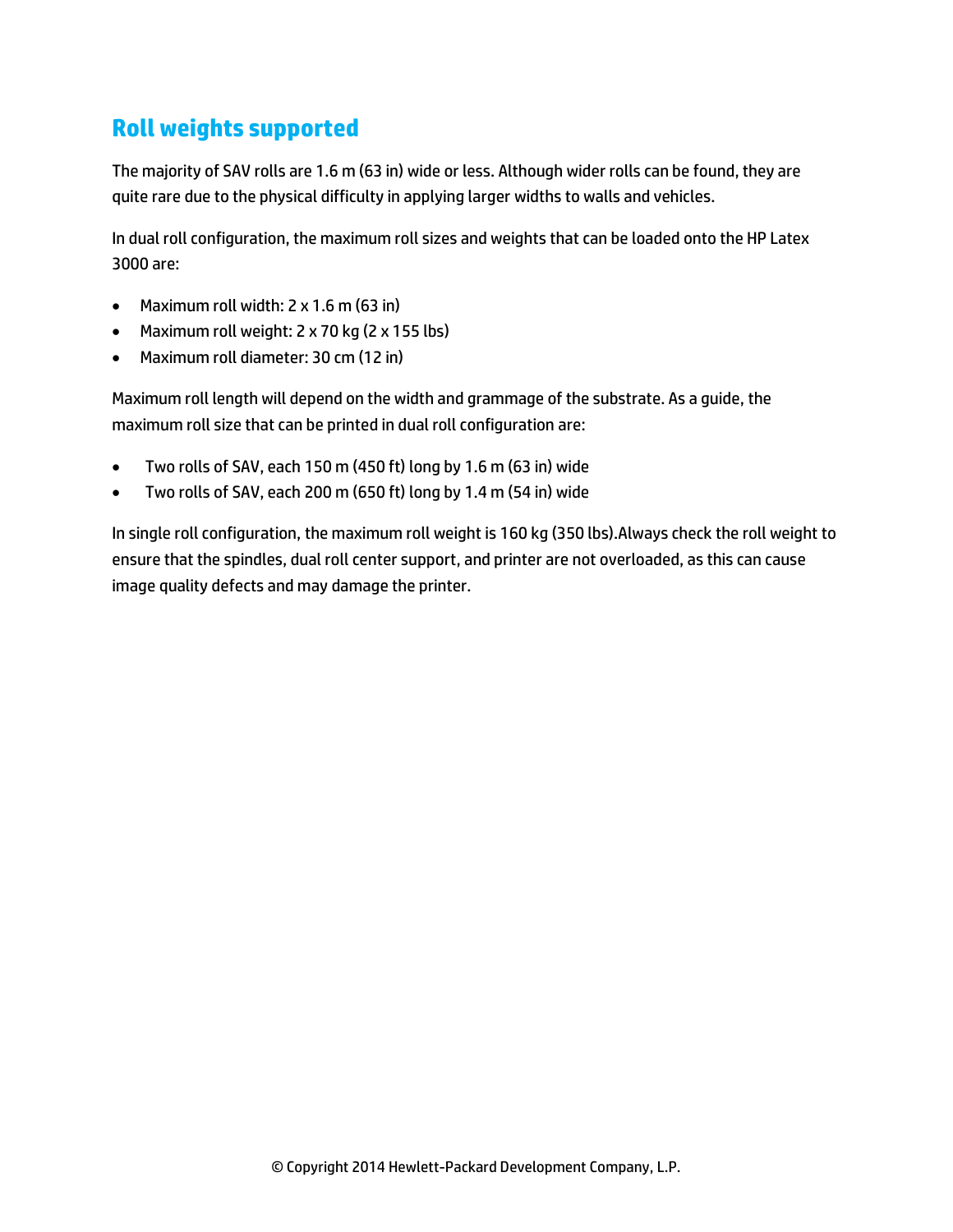## **Recommended solution space**

When selecting a print mode to use, it is always recommended to start with one of the generic print modes offered by the printer. These generic modes have been tested on a range of media and provide an optimal balance between image quality and throughput. For reference, generic/default modes are shown in the table below.

Although generic print modes are recommended, the printer has been designed to provide advanced operators with the flexibility to be adjust and fine-tune settings as required. In this case, use the preferred solution space shown below to select a working point from the range of throughput and ink density configurations. To move to a different position in the table, clone the generic preset or run the Add New Media Wizard (Media > Create). This will allow you to edit the newly created substrate.



 $\vee$  Recommended print mode for this substrate type.

 $\vee$  | Alternative print modes for this substrate type.

Available but setting adjustments may be required to achieve the correct image quality. Risk of

condensations and exceeding curing capacity for long jobs.

Available but high risk of condensations, exceeding curing capacity or media wrinkles.

Despite being available, throughput or saturation might be poor.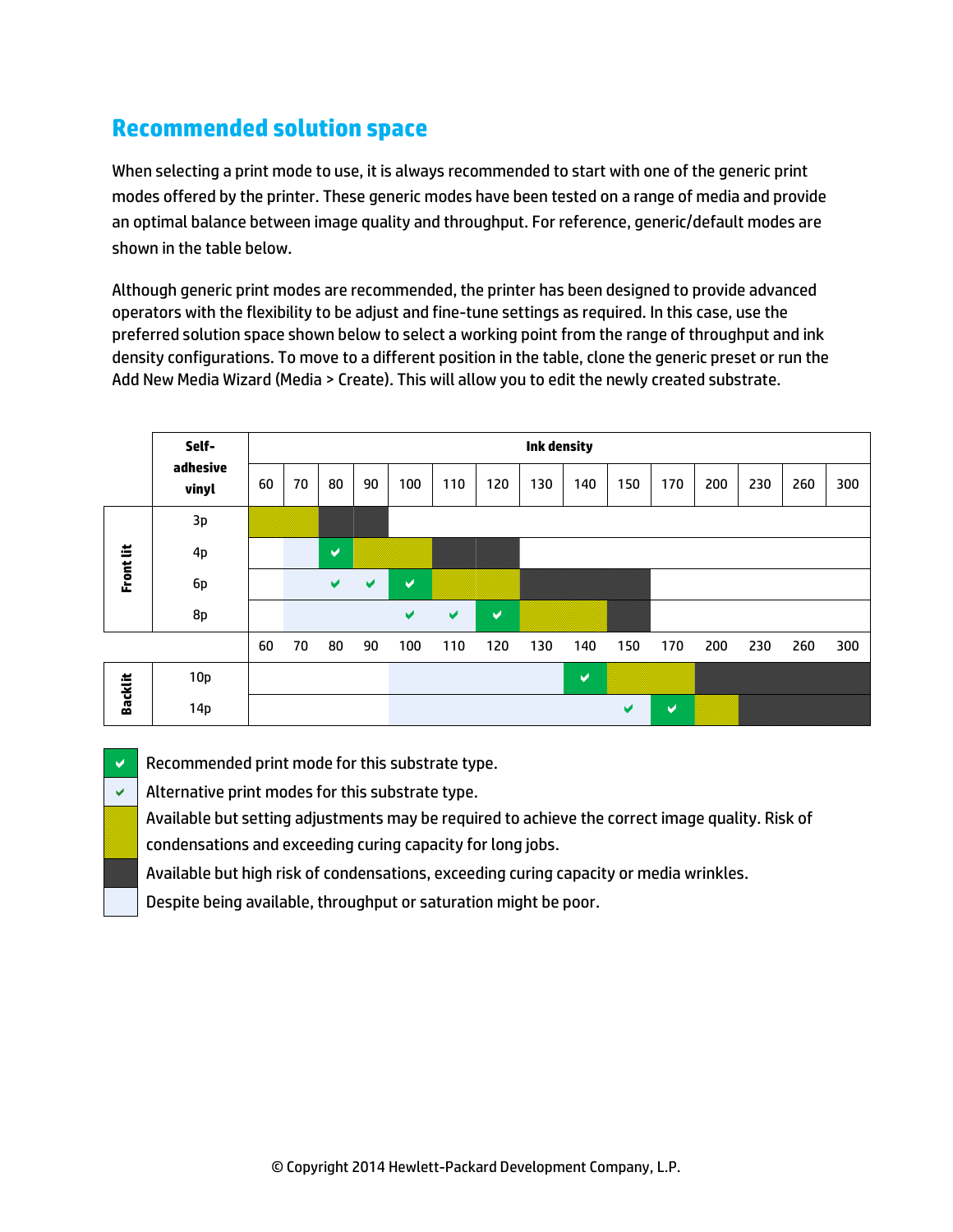### **Recommended settings**

For most conditions and materials, the following settings form a robust setup. These values are included in the generic print modes, and are provided here for your reference. It is important to note that cast and calenderer vinyl have different settings recommended:

### **For Calendered Vinyl**

| <b>Media Input Tension</b>  | $60$ N/m                                   |
|-----------------------------|--------------------------------------------|
| <b>Media Output Tension</b> | 50 $N/m$                                   |
| Vacuum                      | 15 mm $H20$                                |
| <b>Optimizer</b>            | 12%                                        |
| <b>Curing Temperature</b>   | 85°C to 90°C depending on number of passes |
| <b>Drying Power</b>         | 50% to 75% depending on number of passes   |

### **For Cast Vinyl**

| <b>Media Input Tension</b>  | $35$ N/m                                   |
|-----------------------------|--------------------------------------------|
| <b>Media Output Tension</b> | $30$ N/m                                   |
| Vacuum                      | 10 mm $H20$                                |
| <b>Optimizer</b>            | 12%                                        |
| <b>Curing Temperature</b>   | 85°C to 90°C depending on number of passes |
| <b>Drying Power</b>         | 50% to 75% depending on number of passes   |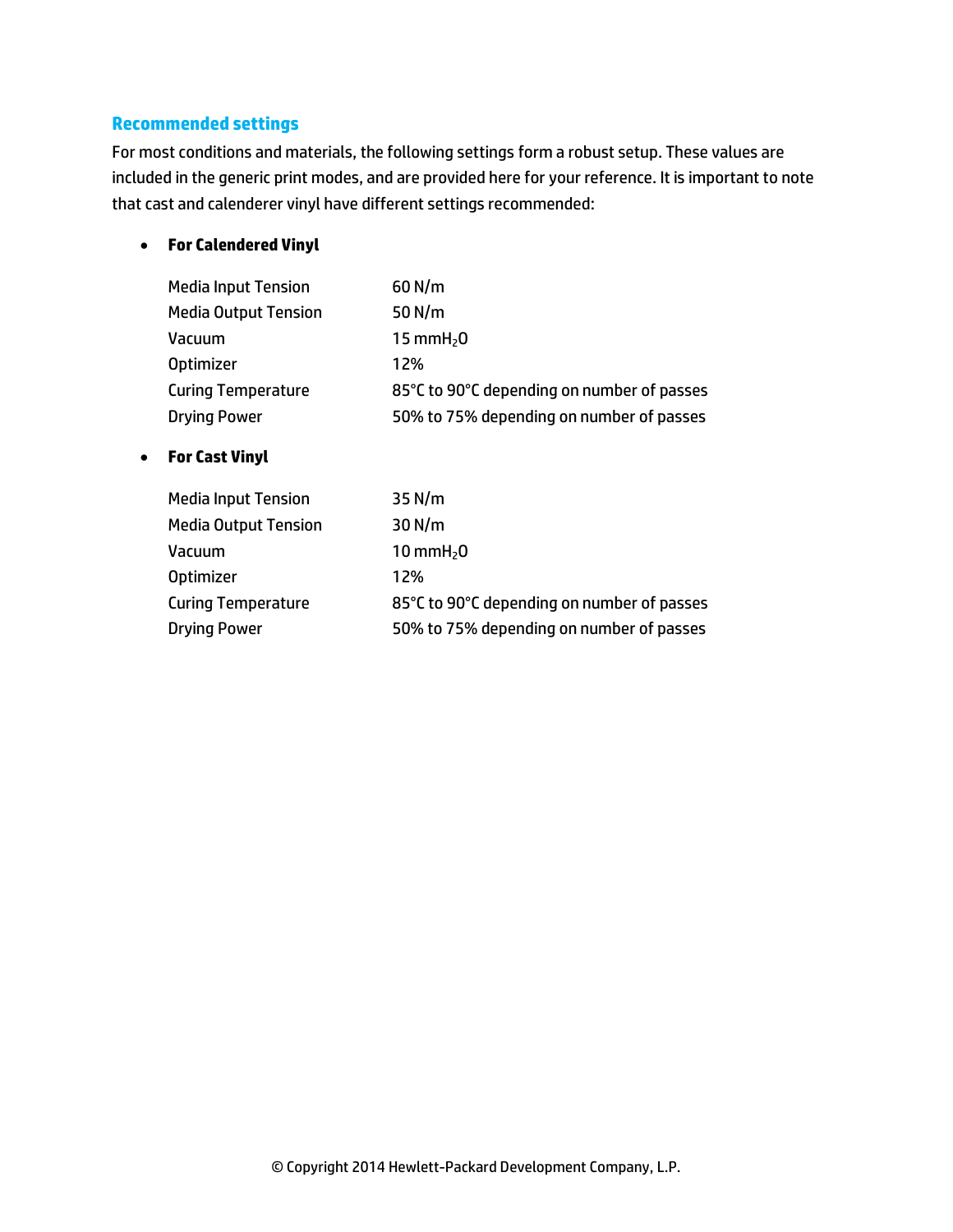## **Media loading**

It is important to load media straight and without skew – this will avoid wrinkles forming during printing, which may cause printhead smears and crashes. To load media straight, use the rules marked on the spindles to ensure that the roll is accurately centered and aligned on both the input spindle and the output spindle.



When loading rolls in dual roll configuration, always ensure that the rolls, at both the input and the output, are loaded by aligning the edges of the substrate with the groves present at each side of the dual roll spindle's center mark.



Improper alignment of the rolls in dual roll configuration could lead to excessive skew in the output that would cause wrinkles and even smears in the image. Otherwise, remember that in dual roll configuration, it is recommended to pass the media from the input to the output with the differential locked. This helps avoid uneven tension between the rolls when trying to print, which could be difficult to overcome without loading the rolls again. Once the rolls are loaded, remember to unlock the differential on both spindles in order to proceed with the substrate loading procedure.

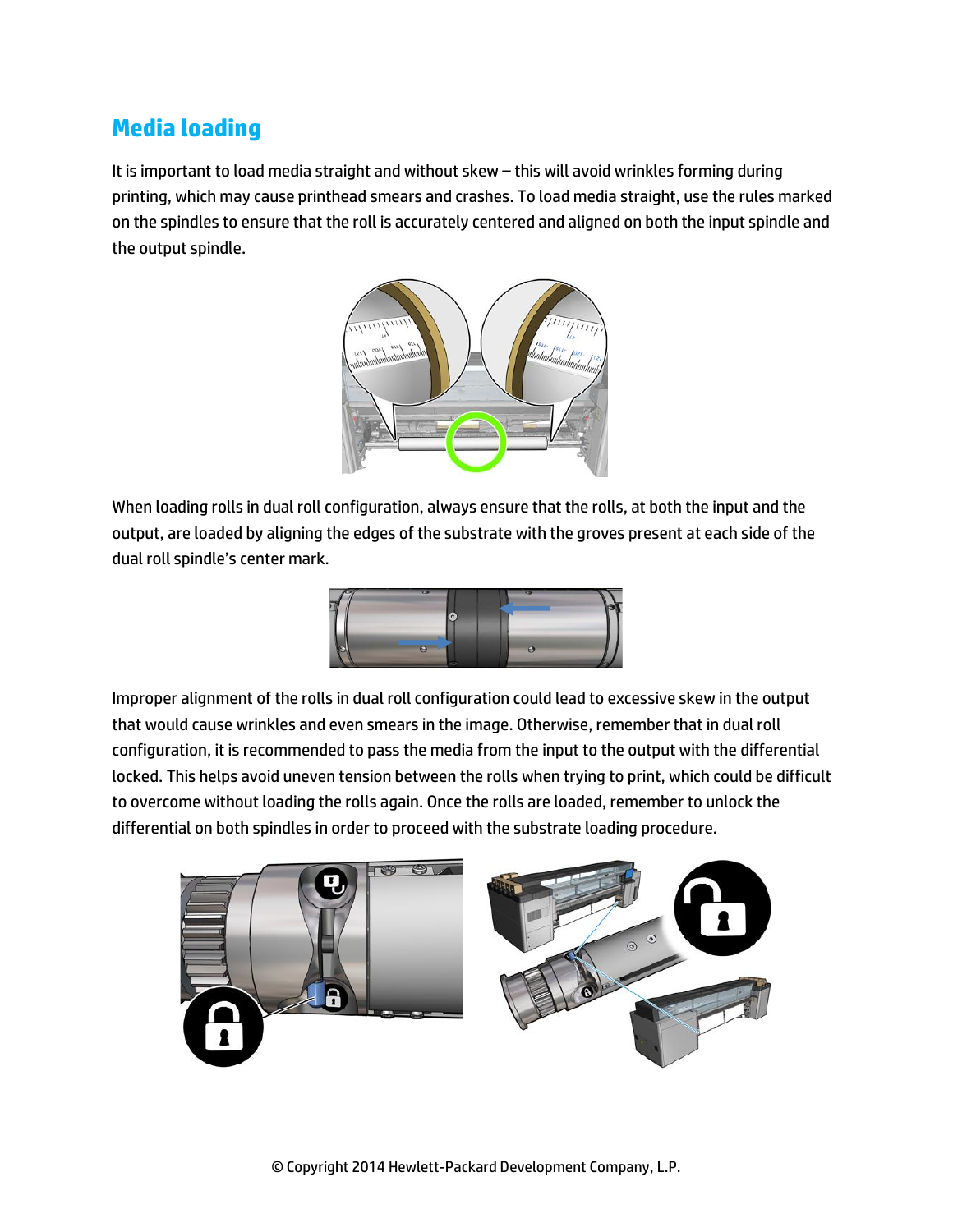In dual roll configuration, it is always recommended to print using the dual roll center support, and to ensure that it is properly calibrated in height. An incorrect height calibration could lead to wrinkles and smears on the printed jobs, or even crashes at the substrate edges.

Tips and tricks to manage the usage of the center support include:

- Periodically ensure that the height of the supports is calibrated and correct. Typically, it will only need to be adjusted when the printer is installed and if the printer is moved from its original location.
- When loading rolls in dual roll configuration, position the center supports under both spindles before the media is passed to the output side and attached to the output cores.

Some lower-quality rolls may be poorly wound onto the cores during manufacturing, resulting in skew and telescoping during printing. This may lead to smears and other image quality issues. The maximum tolerated skew or telescoping according to Latex 3000 printer specifications is 5mm (0.197 in).

Tips and tricks to manage such imperfections include:

- Try to eliminate telescoping by using a straight edge pushed up against the ends of the roll.
- Print in roll-to-freefall or roll-to-collector configuration to reduce the risk of wrinkles forming during printing.
- Increase tensions and vacuum following the table below until a suitable output is obtained. Beware that the risk of physical marks or IQ defects due to improper media advance increases when moving away from the recommended configuration.

|                      | <b>Calendered Vinyl</b> |                                |                                 | <b>Cast Vinyl</b> |                                |                                 |
|----------------------|-------------------------|--------------------------------|---------------------------------|-------------------|--------------------------------|---------------------------------|
|                      | <b>Vacuum</b>           | <b>Input</b><br><b>Tension</b> | <b>Output</b><br><b>Tension</b> | <b>Vacuum</b>     | <b>Input</b><br><b>Tension</b> | <b>Output</b><br><b>Tension</b> |
| <b>Recommended</b>   | 20                      | 80                             | 80                              | 10                | 40                             | 30                              |
| Alternative i        | 20                      | 80                             | 85                              | 10                | 50                             | 40                              |
| Alternative ii       | 25                      | 80                             | 85                              | 15                | 60                             | 55                              |
| Alternative iii      | 25                      | 90                             | 95                              | 20                | 75                             | 80                              |
| Alternative iv       | 25                      | 100                            | 100                             | 25                | 80                             | 85                              |
| <b>Alternative v</b> | 30                      | 100                            | 100                             | 30                | 100                            | 100                             |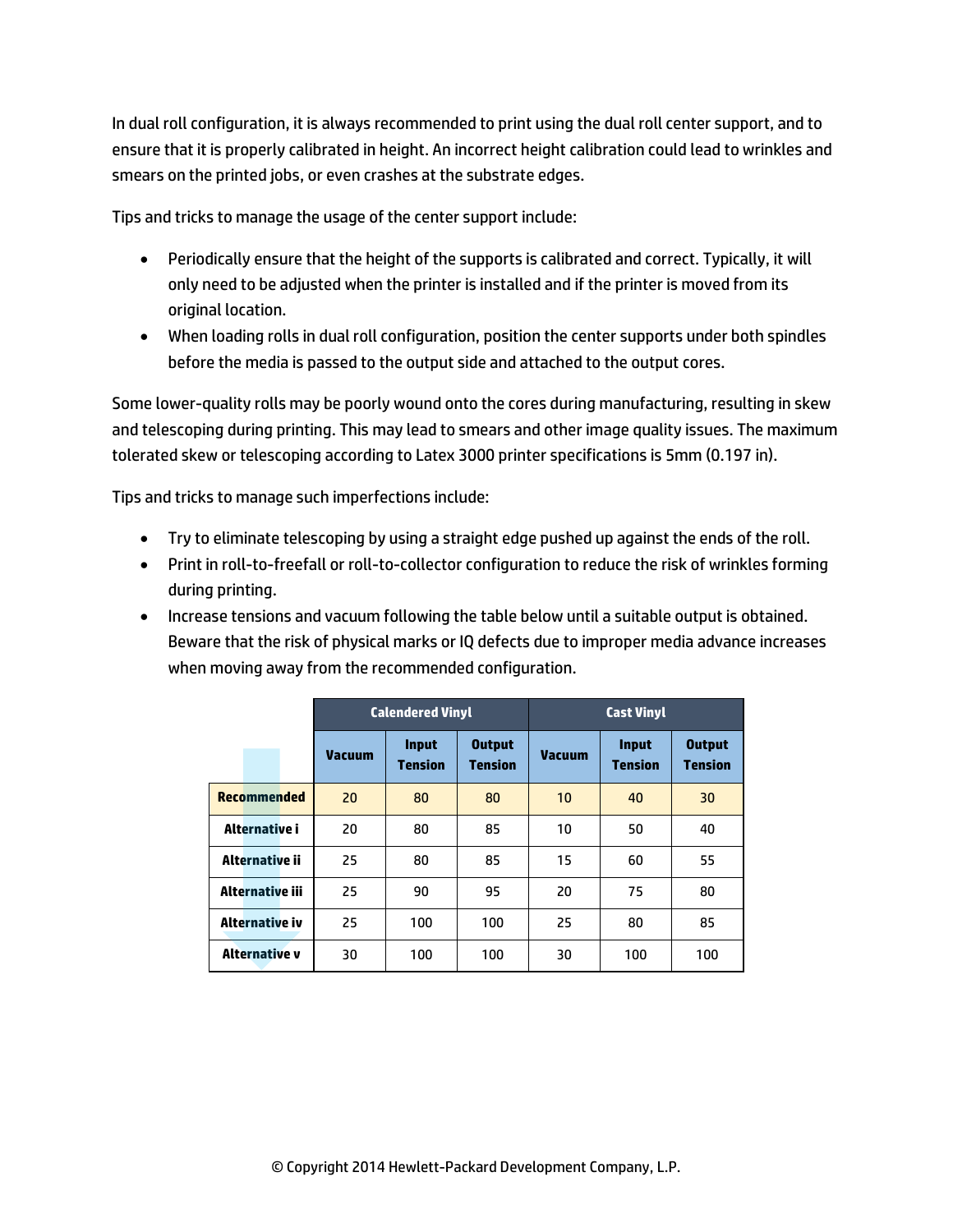### **Using edge holders**

The substrate edge holders prevent substrate edges from lifting up and jamming while printing.

Install edge holder strips carefully and ensure that the cut-outs are aligned with the edge of the media (see diagram below). Incorrect placement may lead to wrinkles or smears, or even a carriage crash with the media edge holder.



A CAUTION: Wrongly positioned edge holders could severely damage the printheads and carriage.

 Make sure that input rolls have no skew or telescoping. Rolls with skew or telescoping can cause wrinkles or smears, as the media is likely to crash with the edge holder fixtures or leave the edge holder strip pressure zone.

**Note:** When using edge holders, prints should have a minimum margin of 10 mm (0.39 in).

 Edge holders are recommended when printing in dual roll configuration. Make sure that the rolls are positioned with the correct spacing (43 mm/1.7 in), so that a central edge holder can hold both rolls with the cut-outs correctly aligned.



- When printing in single roll configuration, edge holders are only recommended when printing a full width 320 cm (126 in) roll. Substrates with widths less than 254 cm (100 in) can usually be printed without using edge holders.
- Edge holders are not recommended when printing on substrates with thickness greater than 0.4 mm (15.7 mil) since edge lifting is unlikely. Edge holders cannot be used on substrates thicker than 0.7 mm (27.6 mil)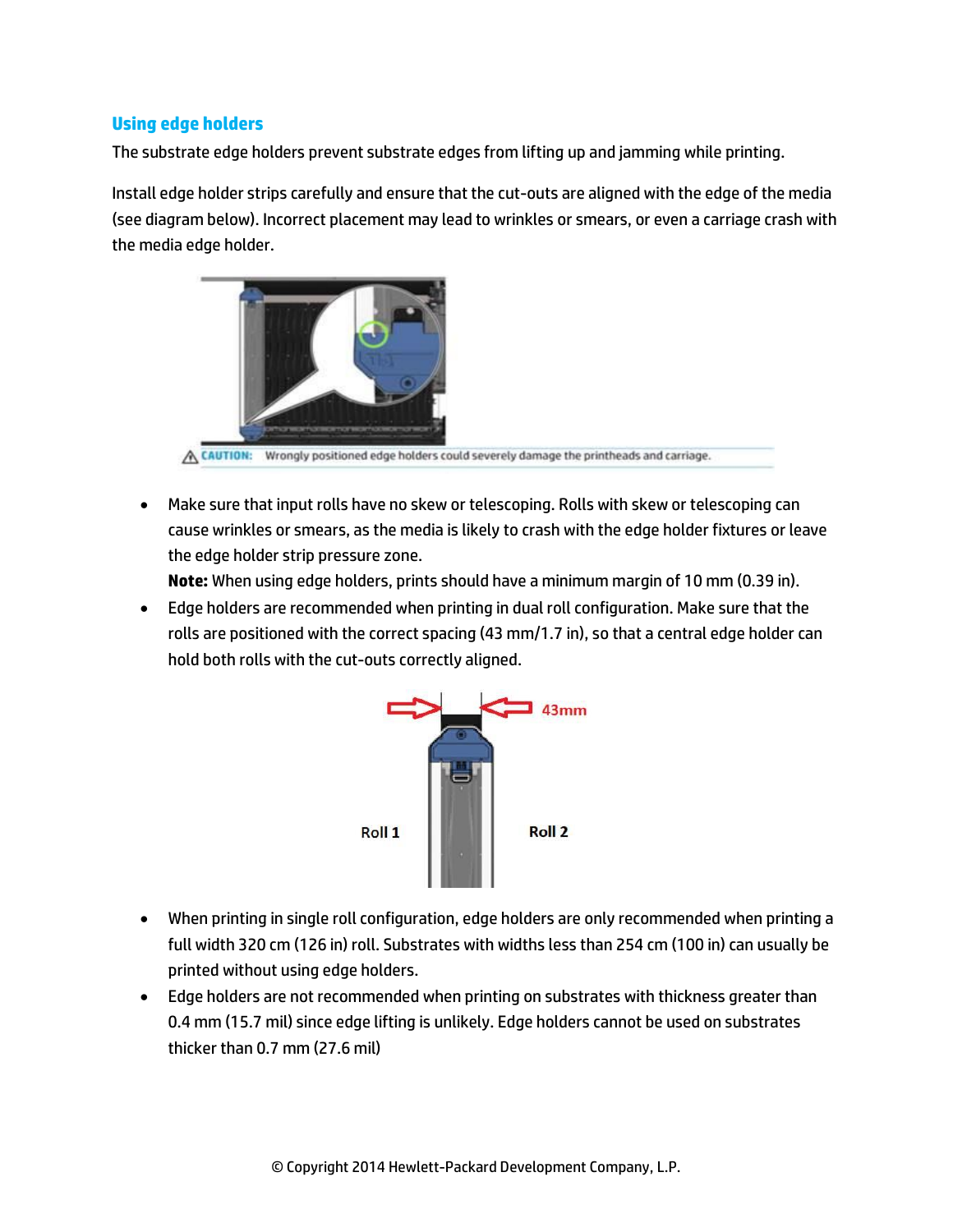# **IQ and application tips and tricks**

## **Dimensional accuracy of printed output**

Dimensional accuracy of printed output is important in applications such as vehicle graphics where panels or tiles are placed edge to edge. Most self-adhesive vinyls, particularly calendered ones, tend to shrink when heat is applied. As a result, the printed output may not have the same dimensions as the original file in either horizontal or vertical directions, or even in both.

This material behavior can lead to two effects or inaccuracies:

- A constant level of contraction in all printed images.
- Contraction variability between printed images.

The average contraction in a generic calendered self-adhesive vinyl is around 2 mm/m with a variability of ±1.5 mm/m. Consequently, the maximum expected difference between two printed outputs could be, in the worst case, around 3mm/m.

Tips and tricks to minimize this effect are:

- 1. Compensate for the average contraction of the printed output using a scaling factor in the RIP software. To obtain a value for this scaling factor, compare the measured dimensions of a printed image to the expected ones (the size of the image file). The ratio between these two should be used as scaling factor. To achieve the best performance, adjust the RIP's scaling factor for each media roll.
- 2. If you have more than one printer, then better dimensional accuracy will be achieved by printing all the panels on the same printer.
- 3. When printing in dual roll configuration, print the jobs which require better dimensional accuracy (e.g. tiles that will be applied together, or copies of the same image), in the same queue/roll.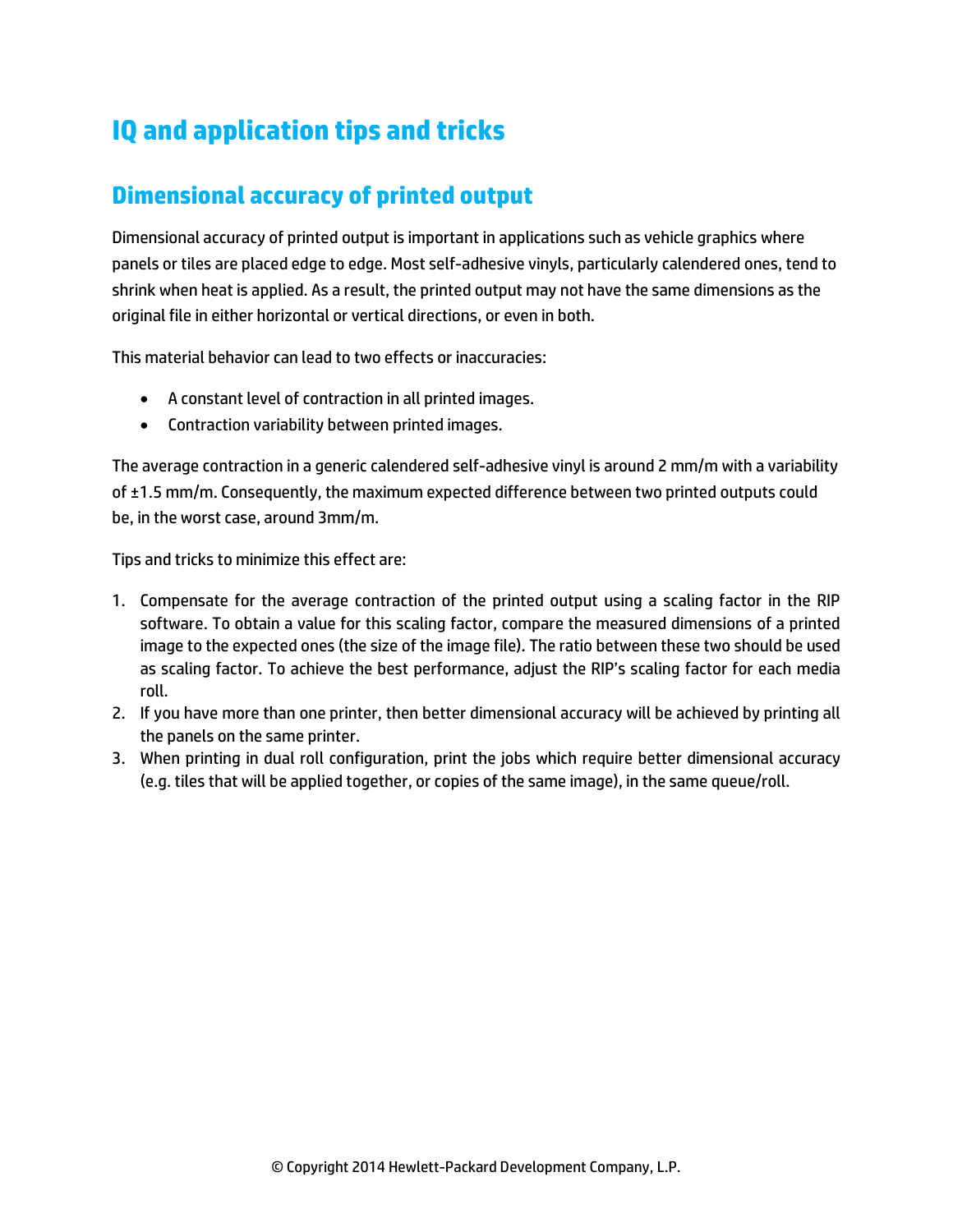## **Color Consistency**

Tiling applications usually require good color consistency between adjacent panels/tiles. The color variation within a job printed with the HP Latex 3000 has been measured to be ≤ 2dE2000 for 95% of the colors.

To ensure optimal color consistency across tiles, make sure you follow these tips and tricks:

- 1. Color matching is also dependent on external factors. Operating conditions (temperature and humidity) should be kept constant during the printing of the entire job. If a large job is being printed in panels, more than one roll may be required. All rolls should be from the same batch, and stored under correct conditions according to the manufacturer's specifications.
- 2. Ensure that printheads are aligned, printhead check and clean completed, color calibration completed and media advance calibration completed. If any printhead changes are required during the job, printhead alignment and color calibration should be done.
- 3. Print adjacent plans on the same roll, and as close together as possible in the queue.
- 4. If using more than one printer, ensure good color calibration between printers:
	- Run color calibration on one machine.
	- Export the media preset from that printer through the embedded web server, and import the media preset on the rest of the printers.
	- Run color recalibration on the secondary printers.

## **Poor image quality due to plasticizer migration**

Some lower quality vinyls contain high levels of plasticizer – these additives are used to increase the flexibility of the substrate. Over time, the plasticizer will migrate to the surface of the media and affect the wettability of the surface, resulting in poor image quality, uneven distribution of the ink with severe pinholing, and pronounced coalescence in homogeneous area fills.

**Note:** rolled media may also deteriorate over time, especially when exposed to high temperatures (for example during transportation and storage).

The severity of the image quality issues related to plasticizers can vary considerably. In some cases it can be difficult to differentiate image quality issues caused by plasticizer migration from other root causes, such as poor printhead alignment or an ink level that is too high. One way to determine whether plasticizer migration is the cause of poor image quality is to clean a small portion of unprinted media with isopropyl alcohol (IPA), to remove any plasticizer, and then run a test print. If there is a significant difference in coalescence between the cleaned and not-cleaned areas, then the issue is very likely related to plasticizer migration.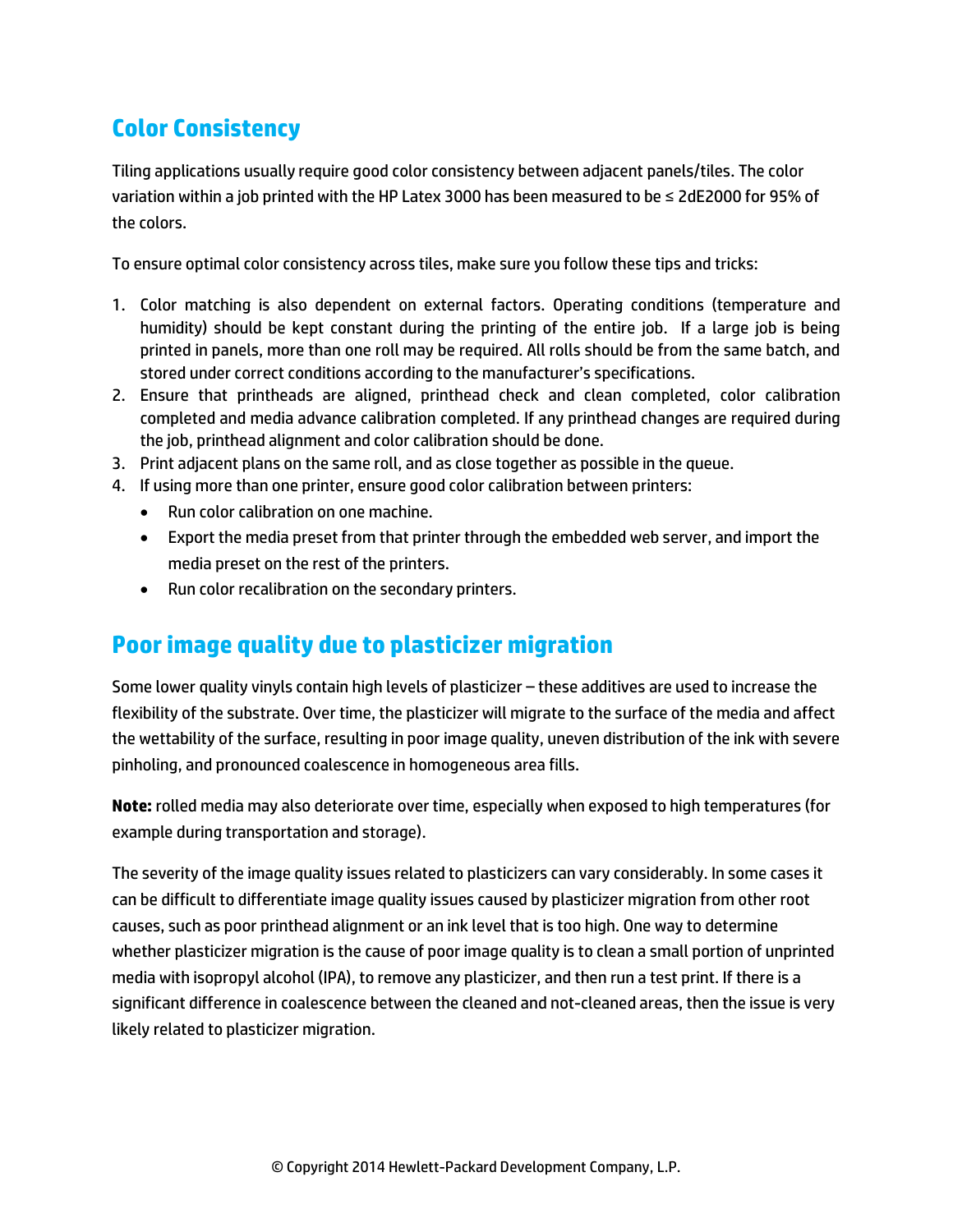### **System parameters to minimize impact of plasticizer migration**

There are three system parameters that can reduce image quality issues caused by plasticizer migration.

- 
- 1. Higher drying lamp power  $\rightarrow$  partially evaporates plasticizer before printing.
- 2. Higher optimizer usage  $\rightarrow$  better coalescence control.
- 3. Higher number of passes  $\rightarrow$  multiplies the effect of the first two parameters.

All three parameters can be combined to reduce image quality issues, but in most cases they will not reach the level of 'defect free'. In cases with minor plasticizer migration, an overall image quality equivalent to an outdoor mode may be achieved by adjusting only the first two parameters. In more severe cases, however, an additional reduction in throughput will be needed to achieve an image quality close to outdoor quality.

### **General recommendation for substrates with confirmed image quality issues due to Plasticizer Migration:**

#### **Minimum:**

Lamp power to 75% and Optimizer usage to 24% **Additional:**  Number of passes +2 (4 pass to 6 pass to 8 pass)

### **Ink Smears while printing**

Due to the different responses to heat from the vinyl film and the cellulose liner, self-adhesive vinyls can form wrinkles in the printing zone and lead to ink smears and head crashes. Wider rolls (>64inch) are more likely to suffer from this.

When facing this kind of media deformation, consider adjusting the system parameters using the following guidelines:

- 
- 
- 
- 1. Higher Input/Output Tension  $\rightarrow$  Stretches the media in the printing zone.
- 2. Lower Curing Temp.  $\rightarrow$  Reduces media contraction.
- 3. Blank space between jobs  $\rightarrow$  Avoids printing on preheated media and/or media that has absorbed humidity through the liner.